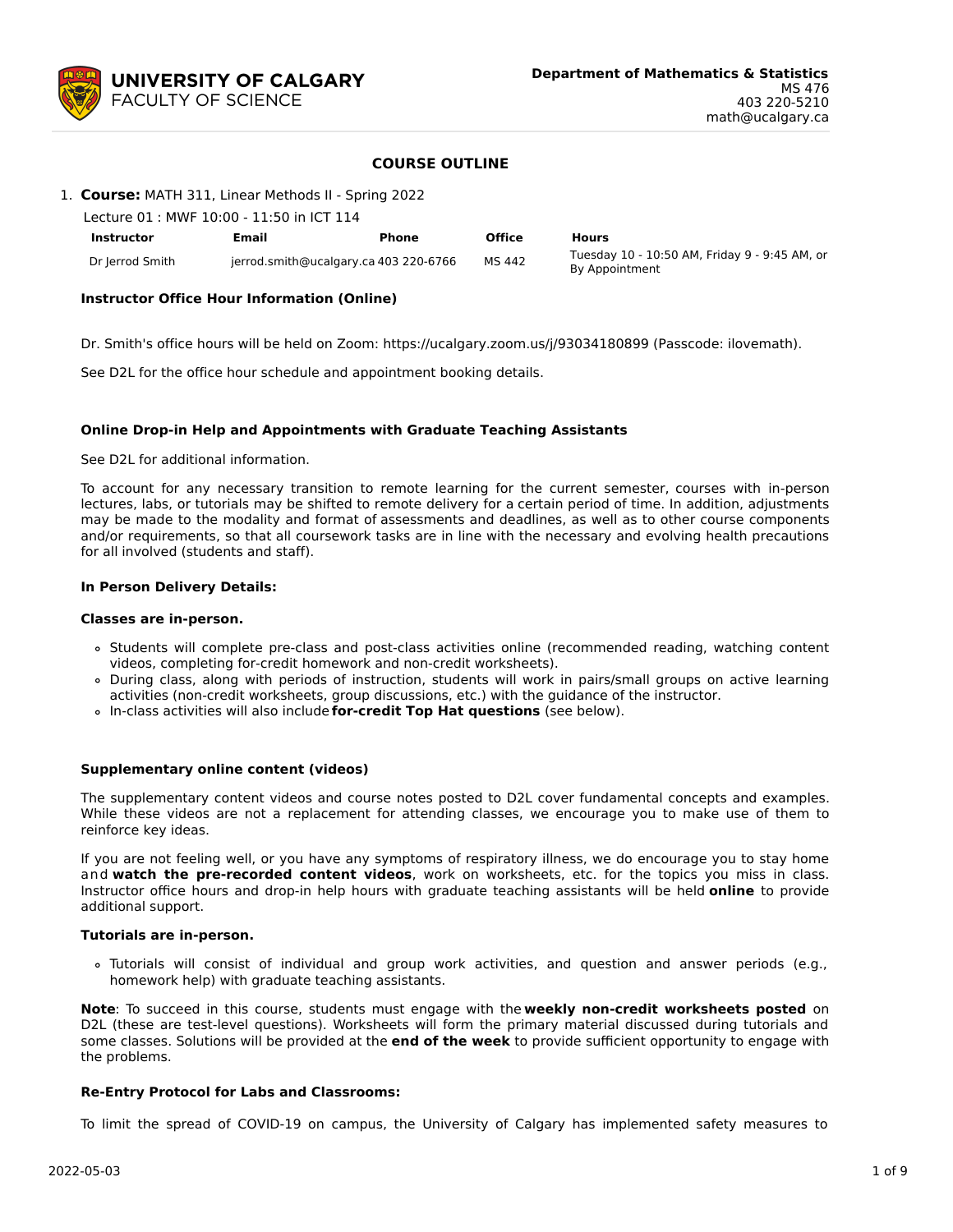ensure the campus is a safe and welcoming space for students, faculty and staff. The most current safety information for campus can be found [here](https://www.ucalgary.ca/risk/emergency-management/covid-19-response/return-campus-safety).

### **Course Site:**

D2L: MATH 311 L01-(Winter 2022)-Linear Methods II

## **Email policy**

All questions of a personal nature (e.g. accommodations, missed assessments) should be directed to your course instructor (jerrod.smith@ucalgary.ca). You can usually expect a response within 48 hours (except on weekends and holidays).

#### **Questions about math**

Questions about mathematics are best answered during class, tutorial, office hours, or during drop-in help sessions **or** posted to the **D2L Discussion boards** (most Q&A discussion boards will include the option to post anonymously).

Questions about mathematics **will not** be answered via email (typing math in an email doesn't work well).

## **Frequently Asked Questions (FAQ)**

Questions about the **course organization / administration** should be posted to the**Frequently Asked Questions (FAQ)** discussion board on D2L.

**Note:** Students must use their U of C account for all course correspondence.

#### **Equity Diversity & Inclusion:**

The University of Calgary is committed to creating an equitable, diverse and inclusive campus, and condemns harm and discrimination of any form. We value all persons regardless of their race, gender, ethnicity, age, LGBTQIA2S+ identity and expression, disability, religion, spirituality, and socioeconomic status. The Faculty of Science strives to extend these values in every aspect of our courses, research, and teachings to better promote academic excellence and foster belonging for all.

## **Course Outcomes:**

- Explore the relationship between key linear algebra concepts and their geometric representation.
- o Seek to apply linear algebra techniques to a variety of practical problems.
- Read and create proofs of mathematical statements about topics covered in the course.
- State all of the technical definitions covered in the course (such as a vector space, span, independence, dimension, linear transformation, kernel, image, and other terms)
- State all of the relevant theorems covered in the course
- Use these definitions and theorems from memory to construct solutions to problems and/or proofs.
- Verify that an abstract mathematical object satisfies a given definition, or is a counterexample
- Analyze a finite dimensional vector space and its properties, including the basis structure of vector spaces
- Understand the concept of a linear transformation as a map from one vector space to another, and to be able to construct such maps given a basis of the domain
- Use the Gram-Schmidt process to produce an orthonormal basis

# 2. **Requisites:**

See section [3.5.C](http://www.ucalgary.ca/pubs/calendar/current/sc-3-5.html) in the Faculty of Science section of the online Calendar.

**Prerequisite(s):** Mathematics 211 or 213.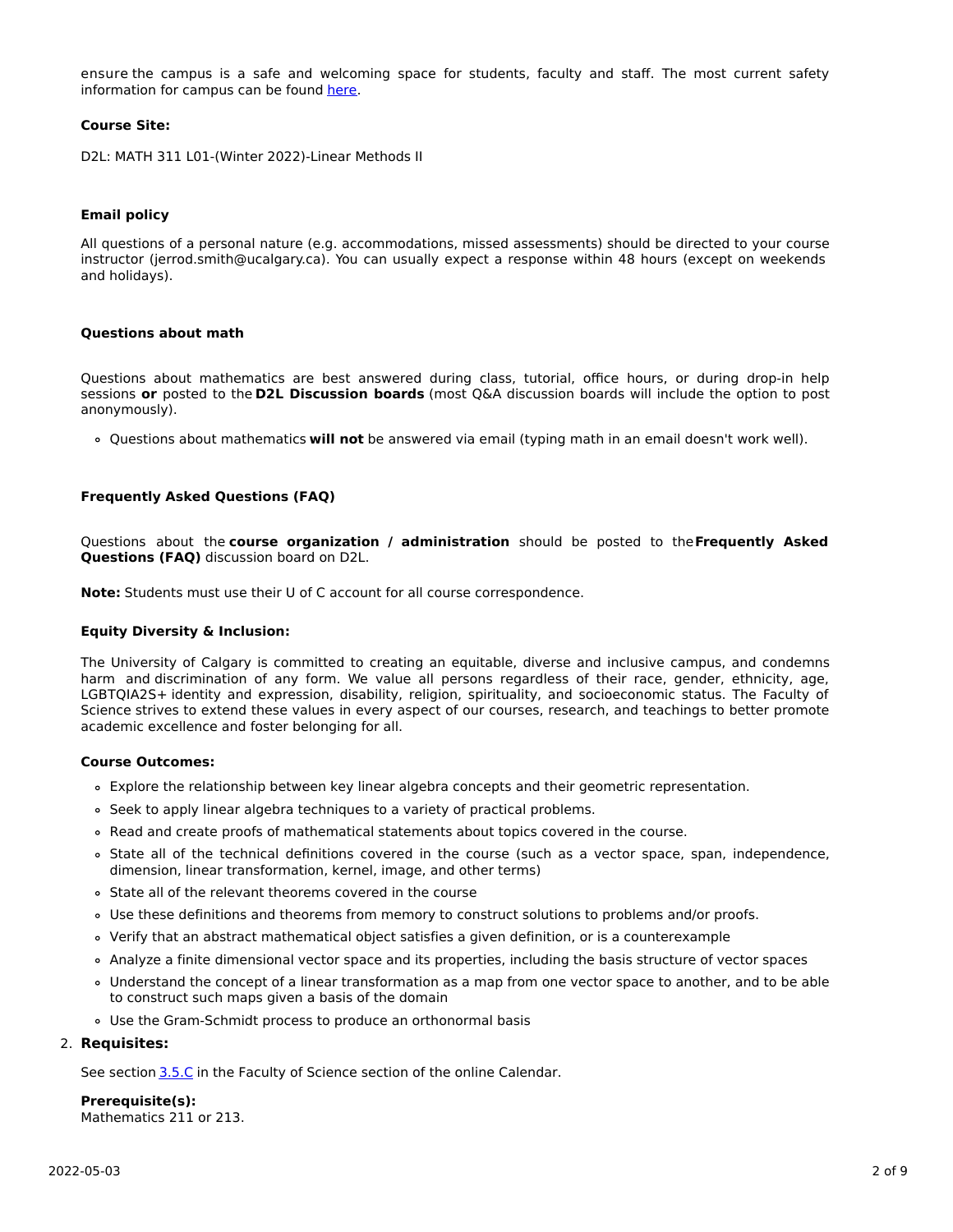# **Antirequisite(s):**

Credit for Mathematics 311 and 313 will not be allowed.

# 3. **Grading:**

The University policy on grading and related matters is described in [F.1](http://www.ucalgary.ca/pubs/calendar/current/f-1.html) and [F.2](http://www.ucalgary.ca/pubs/calendar/current/f-2.html) of the online University Calendar.

In determining the overall grade in the course the following weights will be used:

| <b>Course Component</b>                                             |     | <b>Weight Due Date (duration for exams)</b>                                    | <b>Modality</b><br>for<br>exams | <b>Location for exams</b>                                                      |
|---------------------------------------------------------------------|-----|--------------------------------------------------------------------------------|---------------------------------|--------------------------------------------------------------------------------|
| Writing Assignment (D2L<br>Discussions; 6 equal weight) $1$         | 18% | Ongoing                                                                        |                                 |                                                                                |
| Quizzes $1 - 5$ (Best 4 out of 5, $\vert$ 48%<br>equal weight) $^2$ |     | Ongoing                                                                        |                                 |                                                                                |
| Online Homework (x 6, equal<br>weight) $3$                          | 12% | Ongoing                                                                        |                                 |                                                                                |
| Top Hat <sup>4</sup>                                                | 10% | Ongoing                                                                        |                                 |                                                                                |
| Registrar Scheduled Final<br>Exam <sup>5</sup>                      | 12% | Will be available when the final exam<br>schedule is released by the Registrar | in person                       | Will be available when the final exam<br>schedule is released by the Registrar |

 $<sup>1</sup>$  Students will complete 6 group discussion activities called: "Writing Assignments". Original posts are due on</sup> Wednesdays at 11:59 PM & Replies to each group member are due 72 hours later on Saturdays at 11:59 PM. Original post due dates: May 11, May 18, May 25, June 1, June 8, June 15

 $^2$  Quizzes take place in-class from 11:00 - 11:50 AM on Fridays: May 13, May 20, May 27, June 3, and June 10. During any necessary periods of remote learning, students will complete quizzes online via D2L Dropbox on the dates above (additional details will be provided to students via D2L in this situation).

<sup>3</sup> Online Homework (via WeBWork) is due on Thursdays at 11:59 PM on the following dates: May 12, May 19, May 26, June 2, June 9 and June 16.

 $<sup>4</sup>$  Top Hat includes in-class and post-class activities. Top Hat questions are weighted as 50% participation and</sup> 50% correctness. All Top-Hat questions asked in-class, and some additional questions, will be assigned with an additional attempt after classes to facilitate participation by students who are not able to attend class due to illness. All Top Hat questions are due at 11:59 PM on Thursday, June 16.

<sup>5</sup> Classes are in-person so Quiz #6 (Final Exam) will be in-person. Additional details will be provided to students via D2L. Note: the single lowest score from Quizzes #1 - 5 will be dropped; however, the Quiz #6 score will NOT be dropped.

Each piece of work (reports, assignments, quizzes, midterm exam(s) or final examination) submitted by the student will be assigned a grade. The student's grade for each component listed above will be combined with the indicated weights to produce an overall percentage for the course, which will be used to determine the course letter grade.

The conversion between a percentage grade and letter grade is as follows.

|                              | A.               | -   | А-<br>- | n   |     | -<br>D.                       | -    |     |     | -    |      |
|------------------------------|------------------|-----|---------|-----|-----|-------------------------------|------|-----|-----|------|------|
| <b>Minimum</b><br>% Reauired | 95%<br><u>JJ</u> | 90% | 85 %    | 80% | 76% | $\overline{\phantom{a}}$<br>% | 68 % | 64% | 60% | 55 % | 50 % |

This course will have a Registrar Scheduled Final exam that will be delivered in-person and on campus. The Final Examination Schedule will be published by the Registrar's Office [approximately](https://www.ucalgary.ca/registrar/exams) one month after the start of the term. The final exam for this course will be designed to be completed within 1.5 hours.

# **See D2L > Course Information for a detailed schedule of topics and assessments deadlines.**

# **\* Online Homework (WeBWork)**

- All questions are equally weighted; all assignments are of equal weight.
- Online homework assignments have a **computational focus.**

**\*\* Writing Assignments (Discussion Posts & Replies)**: All discussion posts will be on the D2L Discussion boards. Original discussion posts are due on Wednesdays at 11:59 PM MT and replies to each group member are due 72-hours later on Saturdays at 11:59 PM MT. For each Discussion assignment students will be placed in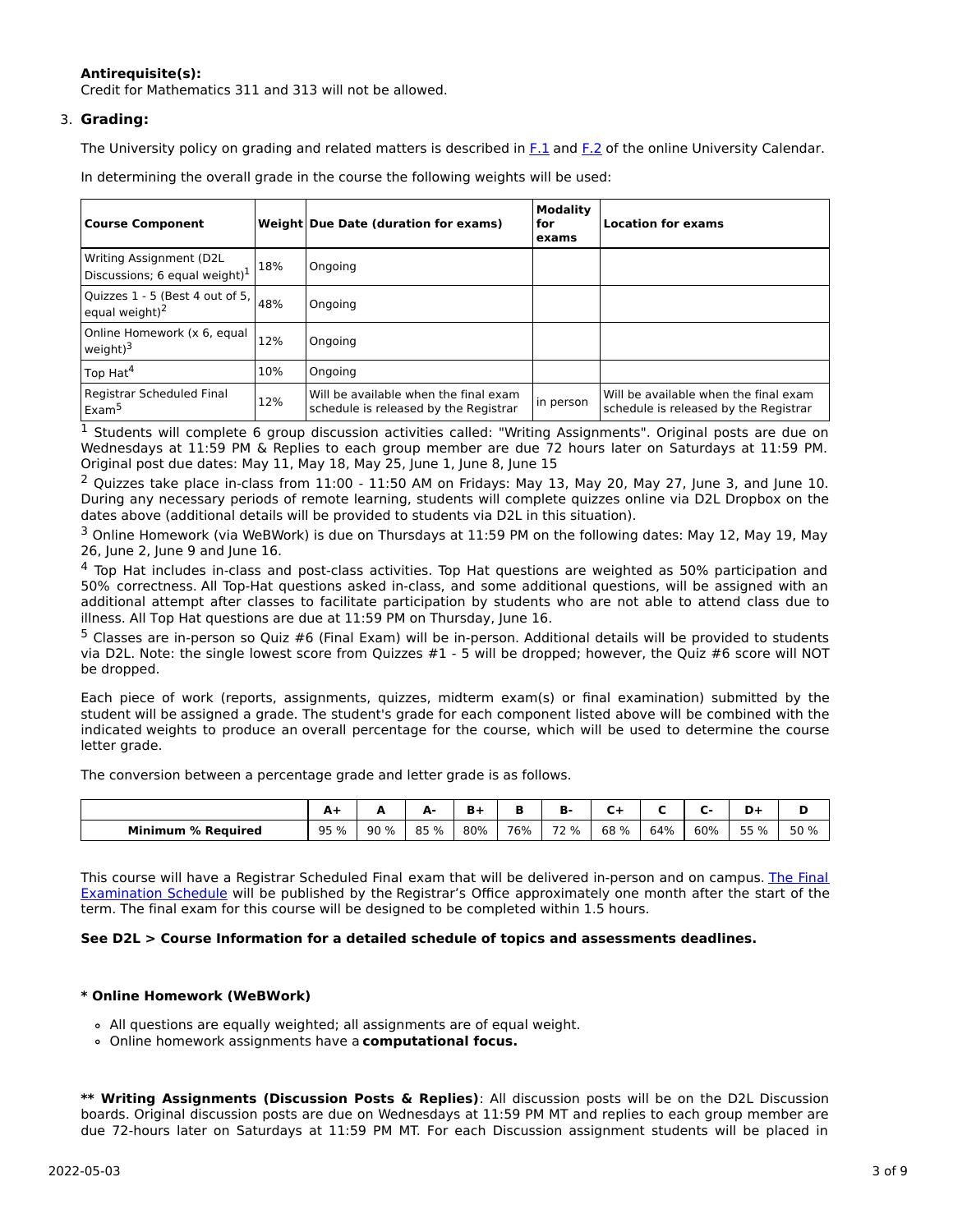randomized groups of four or five.

- **Original posts** assessed as "acceptable (1 pt.)" or "unacceptable (0 pts.)" based on the following:
	- At a minimum: "acceptable" posts will be submitted by the deadline, within the indicated word counts AND/OR include attachments if required, and address the discussion prompt. Writing will be of good quality, with correct spelling and grammar.
- **Replies** to each group member will be assessed as "acceptable (2 pts.)", "needs improvement (1 pt.)" or "unacceptable (0 pts)".
	- At a minimum: "acceptable" posts will be submitted to each participating group member by the deadline, within the indicated word counts, address the discussion prompt, as well as include a rubric- based assessment if applicable. At a minimum "needs improvement" posts will be submitted to each participating group member by the deadline.

# **\*\*\* Top Hat**

- **Top Hat questions will form part of the in-class and post-class activities for each week.**
	- For credit Top Hat questions will be conducted**in-class**.
	- All in-class Top Hat questions, and some additional questions, will be assigned after class with an additional attempt to facilitate participation by those students who cannot attend class due to illness.
- It is recommended that students complete post-class Top Hat questions while watching content videos and reading fill-in-the-blank course lecture notes.
- $\circ$  Top Hat questions are graded as 50% participation + 50% correctness
	- **Students will typically have two attempts at each Top Hat question.**

## **\*\*\*\* Quizzes 1 - 5 (during the term, 50 minutes)**

- Quizzes have a conceptual focus.
- Students will be assessed both on mathematical correctness and quality of mathematical writing.
- **The lowest single quiz score from Quizzes 1 - 5 will be dropped from final grade calculations** . If a student misses one quiz during the term, Quizzes 1 - 5, (for any reason), then this is the
	- **quiz score that will be dropped.**
- Quizzes will be held on Fridays in-class from 11:00 11:50 AM starting on May 13, 2022
- **No aids allowed** (closed book, no calculators, no electronic devices, etc.).
	- During any necessary periods of remote learning, additional details on quiz format will be provided via D<sub>2</sub>L.

#### **\*\*\*\*\* Final Assessment (Quiz #6)**

- Quiz #6 ("Final Examination") to be completed during the final examination period, scheduled by the registrar.
- Students will be assessed both on mathematical correctness and quality of mathematical writing.
- **Quiz #6 will be 90 minutes (1.5 hours) in duration**.
- Additional details on the format of Quiz #6 will be posted to D2L.
	- In the case that the Final Examination ("Quiz 6") takes place during a period of remote learning, additional details on quiz format will be provided via D2L.

The University of Calgary offers a [flexible](https://www.ucalgary.ca/pubs/calendar/current/f-1-3.html) grade option, Credit Granted (CG) to support student's breadth of learning and student wellness. Faculty units may have additional requirements or restrictions for the use of the CG grade at the faculty, degree or program level. To see the full list of Faculty of Science courses where CG is not eligible, please visit the following website: [https://science.ucalgary.ca/current-students/undergraduate/program](https://science.ucalgary.ca/current-students/undergraduate/program-advising/flexible-grading-option-cg-grade)advising/flexible-grading-option-cg-grade

# 4. **Missed Components Of Term Work:**

The university has suspended the requirement for students to provide evidence for absences. Please do not attend medical clinics for medical notes or Commissioners for Oaths for statutory declarations.

In the event that a student legitimately fails to submit any online assessment on time (e.g. due to illness etc...), please contact the course coordinator, or the course instructor if this course does not have a coordinator to arrange for a re-adjustment of a submission date. Absences not reported within 48 hours will not be accommodated. If an excused absence is approved, one possible arrangement is that the percentage weight of the legitimately missed assignment could also be pro-rated among the components of the course. This option is at the discretion of the coordinator and may not be a viable option based on the design of this course.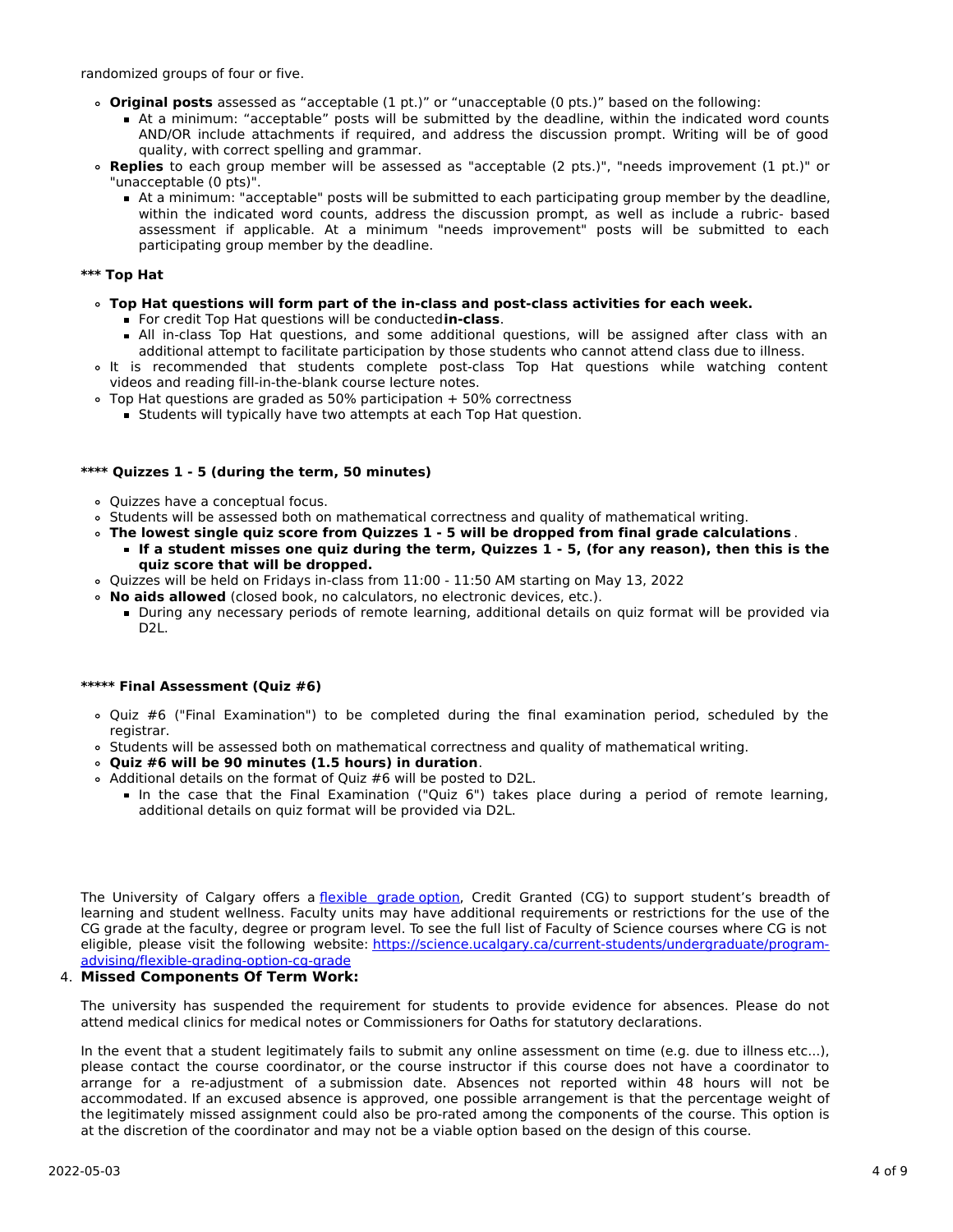## **If you miss a WeBWork Assignment deadline**...

- No extensions will be granted barring exceptional circumstances (see below: (\*)).
- Do not leave your WeBWork to the last day -- complete it early!

## **If you miss a Writing Assignment (D2L Discussion Post + Replies)...**

No extensions will be granted barring exceptional circumstances (see below: (\*)).

## **If you miss in-class Top Hat questions...**

- Top Hat questions asked in-class will be reassigned after class with an additional attempt.
- **Complete all Top Hat questions by June 16 at 11:59 PM.**
- No additional extensions will be granted.

## **If you miss one of Quizzes #1 - 5 ...**

- The lowest single quiz score from Quizzes 1 5 will be dropped from final grade calculations; therefore,**if a** student misses one quiz during the term (for any reason), then this is the quiz score that will be **dropped.**
- If a student misses two more more quizzes during the term due to exceptional circumstances (see below: (\*)), then they must contact the instructor within 48 hours.
	- If a student misses two or more quizzes during the term, then accommodation (e.g, increasing the weight of Quiz #6) will be made on a case-by-case basis.

## **If a student misses Quiz #6 (Final Exam) due to exceptional circumstances ...**

- **The following applies in exceptional circumstances only** (see below: (\*)):
	- Students missing Quiz #6 due to exceptional circumstances will have the**option** of counting the single dropped quiz from Quizzes 1 - 5 as the Quiz 6 grade, **OR** applying for a Deferred Final Examination (see the University Calendar for details).
	- Students must contact the course instructor by email within 48 hours to indicate their intention to use the dropped quiz score in place of Quiz #6 **in writing**.

**(\*)** If exceptional circumstances (e.g., extended illness, emergency, etc.) arise: contact your coordinator by email within 48 hours of the assignment deadline. Accommodations in exceptional circumstances will be made on a case-by-case basis.

# 5. **Scheduled Out-of-Class Activities:**

There are no scheduled out of class activities for this course.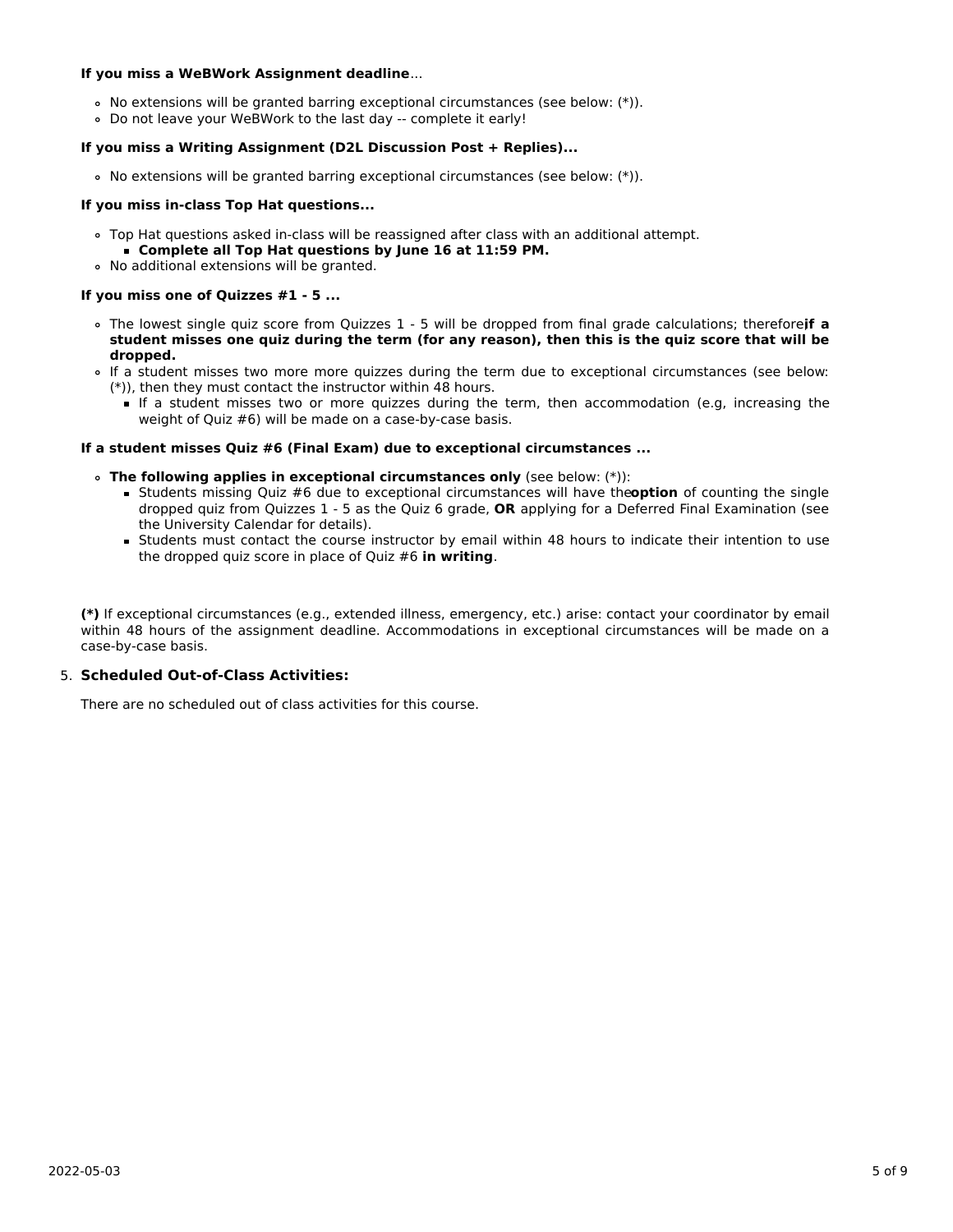# 6. **Course Materials:**

Recommended Textbook(s):

W. K. Nicholson, Linear Algebra with Applications: Open Texts, available at: https://lila1.lyryx.com/textbooks/OPEN\_LAWA\_1/marketing/Nicholson-OpenLAWA-2021A.pdf. Book of Proof, Richard Hammack: Richard Hammack. Available at https://www.people.vcu.edu/~rhammack/BookOfProof/.

# **Technology Requirements**

### **Writing Assignments (and Quizzes during Remote Learning, if applicable)**

Students must be able to produce a**single PDF file** of their **handwritten** work to be uploaded to D2L (discussion boards and/or dropbox).

Students may do this by**scanning** their written work (with a scanner or smartphone app) or using a **tablet** and **saving the file as a PDF**.

- If you want to scan your written work with your smartphone, try the \*free\* Adobe Scan Digital PDF Scanner app available here:
	- for iPhone / iPad <https://tinyurl.com/tlhhkj3>
	- and on Google Play <https://tinyurl.com/v7csw88>

Alternatively, students wishing to type their Writing Assignments may use the equation editor features in D2L and/or LaTeX to typeset their work. See **Mathematical Writing Resources** on D2L.

During periods of remote learning, quizzes must be submitted as**handwritten** work as a **single PDF file**.

## **Top Hat**

We will be using **Top Hat** for synchronous and asynchronous active learning exercises. University of Calgary students may access Top Hat at **no cost**. **Students must use their @ucalgary email address for their Top Hat account**.

#### **Students must ensure that their UCID is entered in their Top Hat account information**.

Students will receive an direct invitation to the Top Hat course to their @ucalgary email account on/after the first day of classes.

You can access our Top Hat course MATH 311 Linear Methods II P2022 via:

- A web browser on your computer\*\* athttp://app-tophat.com,
- or The Top Hat smartphone/tablet app

**\*\* Recommended option**: Using a web browser on a computer is the best option for viewing mathematics.

In order to successfully engage in their learning experiences at the University of Calgary, students taking online, remote and blended courses are required to have reliable access to the following technology:

- A computer with a supported operating system, as well as the latest security, and malware updates;
- A current and updated web browser;
- Webcam/Camera (built-in or external);
- Microphone and speaker (built-in or external), or headset with microphone;
- Current antivirus and/or firewall software enabled;
- Stable internet connection.

For more information please refer to the UofC **[ELearning](https://elearn.ucalgary.ca/technology-requirements-for-students) online website.**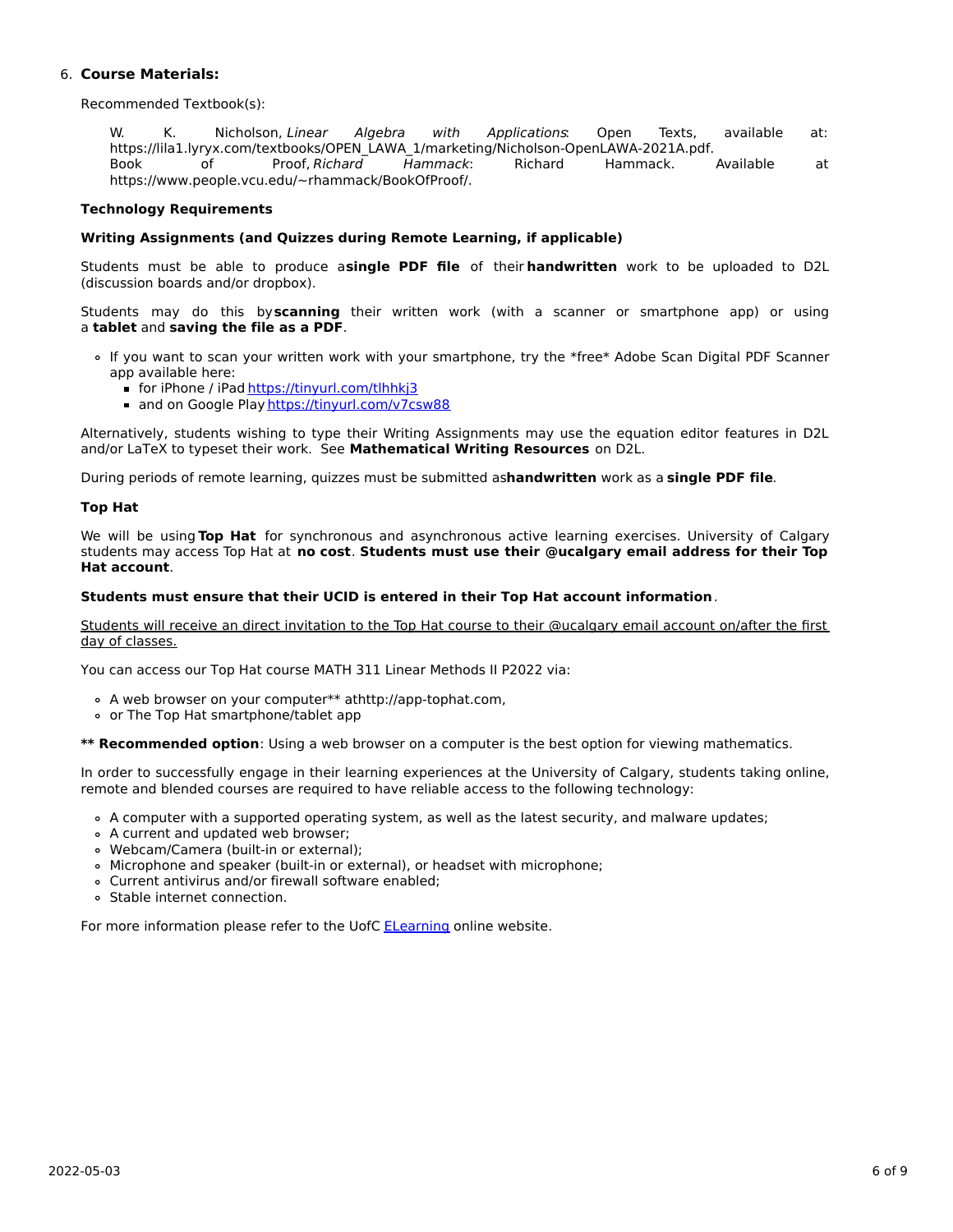# 7. **Examination Policy:**

**NOTE:** On all assessments, **be wary** of using external internet resources (course notes, You Tube videos, etc.); you will be expected to use the **standard notation**, **definitions**, and **constructions** used in the **videos** and **fill-in-the-blank notes**. Outside resources may use**different conventions** for notation, definitions, and standard constructions.

# **Quizzes 1 - 6 Expectations**

- The Quizzes are intended to help you**assess your understanding** of fundamental concepts, definitions and theorems, as well as to assess your problem solving skills and mathematical writing.
- You MUST **complete quizzes on your own**, and **without help from your peers**
- There are **no aids allowed** on quizzes (closed book, no calculators, no electronic devices, etc.)

During any necessary periods of remote learning, additional details regarding Quiz expectations will be posted to D<sub>2L</sub>

# **Writing Assignment (D2L Discussion Posts)**

- Writing Assignments (via D2L Discussion posts) are intended to help you practice problem solving and mathematical writing.
- You should use your notes, the topic videos, and the course text(s) to help you complete the original posts.
- You should **complete your original posts on your own** to ensure that you receive maximum benefit from reading your peer's posts and receiving feedback on your posts from your peers.
- Often, corrected proofs and additional guides will be posted to help you give high-quality replies to your peers.
- **You may NOT use**: homework answer services, like Chegg, Slader, etc.
- **You may NOT use**: mathematics question & answer forums like Mathematics Stack Exchange

## **WeBWork Homework and Top Hat Expectations**

- WeBWork Homework and Top Hat questions are intended to help you practice **computational skills** and problem solving, and to **check your theoretical understanding**.
- You should use your notes, the topic videos, and the course text(s) & lecture notes to help you complete the assignments.
- You may discuss assignment problems with your peers on the D2L discussion boards; however, you should complete your assignments on your own (i.e., independently).
- **You may NOT use**: homework answer services, like Chegg.com, Slader, etc.
- **You may NOT use:** mathematics question & answer forums like Mathematics Stack Exchange

We recommend that you use (online) computer algebra systems like Wolfram Alpha, Mathematica, **only to check any calculations that you have already completed by-hand**.

Students should also read the Calendar, [Section](http://www.ucalgary.ca/pubs/calendar/current/g.html) G, on Examinations.

# 8. **Approved Mandatory And Optional Course Supplemental Fees:**

There are no mandatory or optional course supplemental fees for this course.

#### 9. **Writing Across The Curriculum Statement:**

For all components of the course, in any written work, the quality of the student's writing (language, spelling, grammar, presentation etc.) can be a factor in the evaluation of the work. See also Section [E.2](http://www.ucalgary.ca/pubs/calendar/current/e-2.html) of the University Calendar.

#### **On all assessments both mathematical correctness and quality of mathematical writing / communication will be assessed.**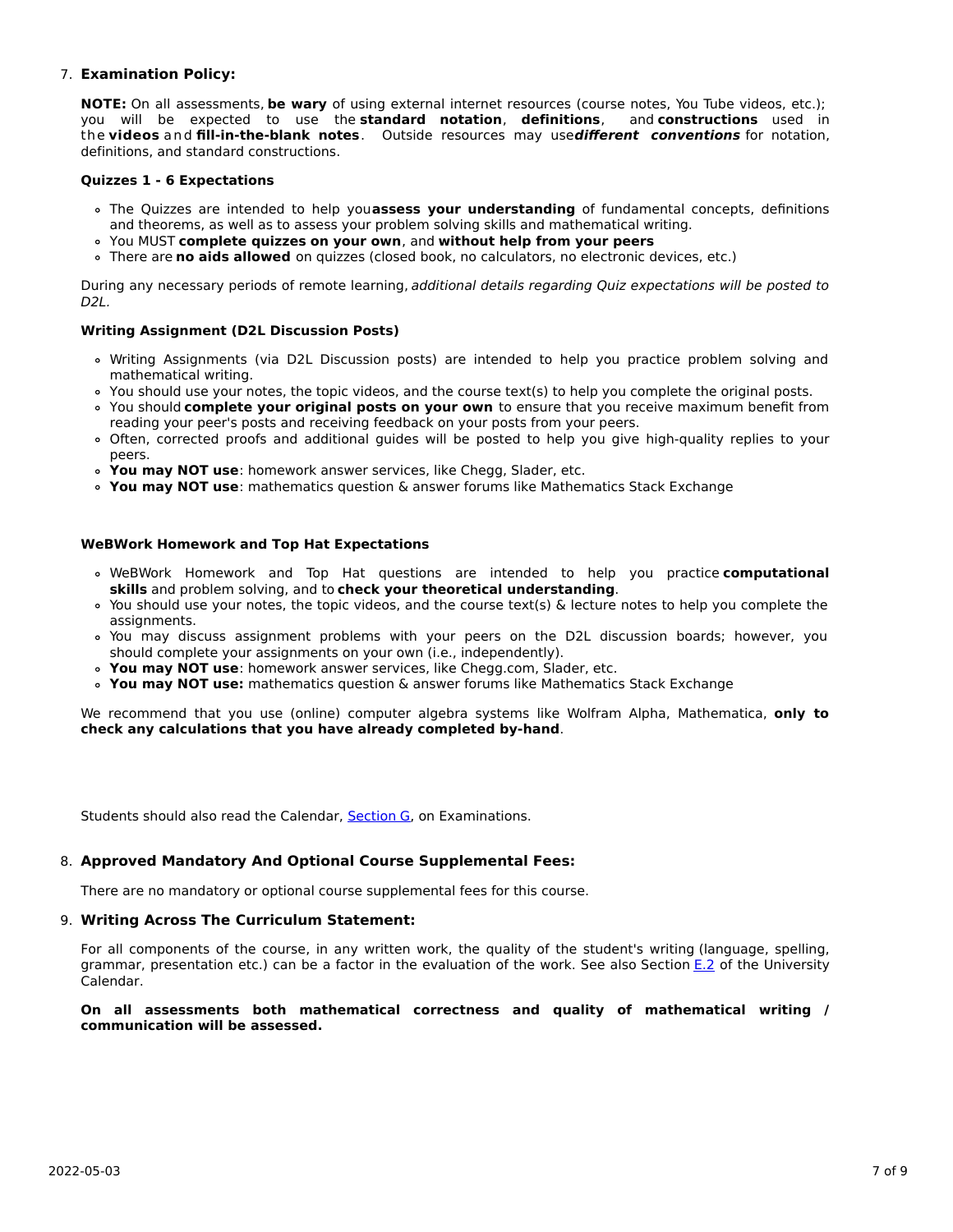# 10. **Human Studies Statement:**

If you agree, your course work may be used for research purposes. Your responses will remain anonymous and confidential. Grouped data (no individual responses) may be used in academic presentations and publications. Participation in such research is voluntary and will not influence grades in this course. Students' signed consent forms will be withheld from instructors until after final grades are submitted. More information will be provided at the time student participation is requested.

See also [Section](http://www.ucalgary.ca/pubs/calendar/current/e-5.html) E.5 of the University Calendar.

## 11. **Reappraisal Of Grades:**

A student wishing a reappraisal, should first attempt to review the graded work with the Course coordinator/instructor or department offering the course. Students with sufficient academic grounds may request a reappraisal. Non-academic grounds are not relevant for grade reappraisals. Students should be aware that the grade being reappraised may be raised, lowered or remain the same. See [Section](http://www.ucalgary.ca/pubs/calendar/current/i-3.html) I.3 of the University Calendar.

- a. **Term Work:** The student should present their rationale as effectively and as fully as possible to the Course coordinator/instructor within **ten business days** of either being notified about the mark, or of the item's return to the class. If the student is not satisfied with the outcome, the student shall submit the Reappraisal of Graded Term work [form](https://science.ucalgary.ca/sites/default/files/teams/1/Reappraisal_Termwork_2021.pdf) to the department in which the course is offered within 2 business days of receiving the decision from the instructor. The Department will arrange for a reappraisal of the work within the next ten business days. The reappraisal will only be considered if the student provides a detailed rationale that outlines where and for what reason an error is suspected. See sections 1.1 and 1.2 of the University Calendar
- b. **Final Exam:**The student shall submit the request to Enrolment Services. See [Section](http://www.ucalgary.ca/pubs/calendar/current/i-3.html) I.3 of the University Calendar.

## 12. **Other Important Information For Students:**

- a. **Mental Health** The University of Calgary recognizes the pivotal role that student mental health plays in physical health, social connectedness and academic success, and aspires to create a caring and supportive campus community where individuals can freely talk about mental health and receive supports when needed. We encourage you to explore the mental health resources available throughout the university community, such as counselling, self-help resources, peer support or skills-building available through the SU Wellness Centre (Room 370, MacEwan Student Centre, Mental Health [Services](https://www.ucalgary.ca/wellnesscentre/services/mental-health-services) Website) and the Campus Mental Health Strategy website [\(Mental](http://www.ucalgary.ca/mentalhealth) Health).
- b. **SU Wellness Services:** For more information, see their [website](http://www.ucalgary.ca/wellnesscentre) or call [403-210-9355](tel:4032109355).
- c. **Sexual Violence:** The Sexual Violence Support Advocate, Carla Bertsch, can provide confidential support and information regarding sexual violence to all members of the university community. Carla can be reached by email [\(svsa@ucalgary.ca](mailto:svsa@ucalgary.ca)) or phone at[403-220-2208](tel:4032202208). The complete University of Calgary policy on sexual violence can be viewed [here.](https://www.ucalgary.ca/legal-services/sites/default/files/teams/1/Policies-Sexual-and-Gender-Based-Violence-Policy.pdf)
- d. **Misconduct:** Academic integrity is the foundation of the development and acquisition of knowledge and is based on values of honesty, trust, responsibility, and respect. We expect members of our community to act with integrity. Research integrity, ethics, and principles of conduct are key to academic integrity. Members of our campus community are required to abide by our institutional Code of [Conduct](https://www.ucalgary.ca/legal-services/sites/default/files/teams/1/Policies-Code-of-Conduct.pdf) and promote academic integrity in upholding the University of Calgary's reputation of excellence. Some examples of academic misconduct include but are not limited to: posting course material to online platforms or file sharing without the course instructor's consent; submitting or presenting work as if it were the student's own work; submitting or presenting work in one course which has also been submitted in another course without the instructor's permission; borrowing experimental values from others without the instructor's approval; falsification/fabrication of experimental values in a report. Please read the following to inform yourself more on academic integrity:

Student [Handbook](https://www.ucalgary.ca/live-uc-ucalgary-site/sites/default/files/teams/9/AI-Student-handbook-1.pdf) on Academic Integrity Student Academic Misconduct [Policy](https://www.ucalgary.ca/legal-services/sites/default/files/teams/1/Policies-Student-Academic-Misconduct-Policy.pdf) and [Procedure](https://www.ucalgary.ca/legal-services/sites/default/files/teams/1/Policies-Student-Academic-Misconduct-Procedure.pdf) Faculty of Science Academic [Misconduct](https://science.ucalgary.ca/current-students/undergraduate/program-advising) Process [Research](https://www.ucalgary.ca/legal-services/sites/default/files/teams/1/Policies-Research-Integrity-Policy.pdf) Integrity Policy

Additional information is available on theStudent Success Centre [Academic](https://ucalgary.ca/student-services/student-success/learning/academic-integrity) Integrity page

#### e. **Academic Accommodation Policy:**

It is the student's responsibility to request academic accommodations according to the University policies and procedures listed below. The student accommodation policy can be found at: